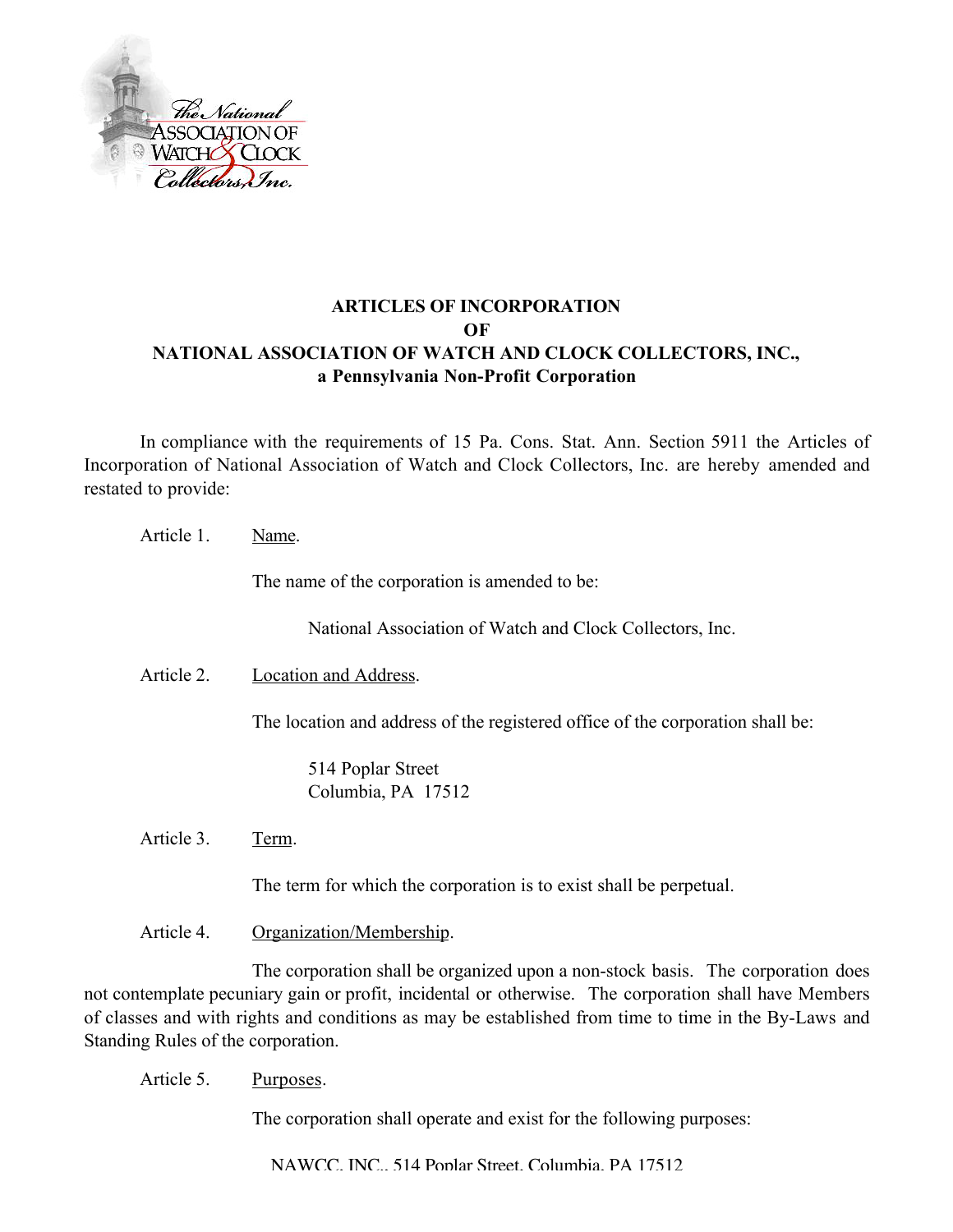a. to encourage and stimulate interest in the art and science of horology for the benefit of the public and its members, in the following ways:

promoting and providing education in the art and science of horology;

sponsoring conventions, symposiums, and other events of horological interest;

providing horological research opportunities through the collection and presentation of horological data material for posterity;

promoting and providing the public display of horological artifacts of every kind and description and offering related lending, research and reference library facilities;

cooperating with individuals, chapters and other institutions to stimulate genuine interest in the collection, conservation, interpretation, and exhibition of time pieces and other horological items;

sponsoring and supporting general, special interest and educational chapters of the corporation worldwide.

b. to have and exercise all of the rights and powers conferred on non-profit corporations under the Pennsylvania Nonprofit Corporation Law of 1988, as it is now in effect or may at any time be amended, including, without limiting the foregoing generality, the power to (1) maintain and acquire by purchase, gift, devise or otherwise, contract, rent, lease by or sell personal or real property; (2) receive and administer funds and gifts in kind of all kinds by accepting, holding, investing, reinvesting, administering, and curating, where appropriate, any gift, grant, bequest, devise, benefit of trust (but not to act as trustee of any trust), and property of any sort, tangible or intangible, real, personal or mixed, or any undivided interest therein, either absolutely or jointly with any other person, persons or corporation, without limitation as to amount or value, and to use, disburse, give, transfer, convey, assign or donate such property, the income or principal thereof; (3) to solicit and accept funds, donations, gifts, grants, contributions and endowments from individuals, trusts, associations, organizations and governmental agencies, in trust or upon such other conditions as may be imposed by the donors, contributor or grantor; provided, however, that this corporation shall not, except to an insubstantial degree, engage in any activities or exercise any powers that are not in furtherance of the purposes of this corporation as set forth herein;

c. to do all other acts necessary or expedient for the administration of the affairs and attainment of the purposes of the corporation.

Notwithstanding any other provision of these Articles, the corporation shall not carry on any activities not permitted to be carried on by (1) a corporation exempt from federal income tax under Section 501(c)(3) of the Internal Revenue Code of 1986, as amended, (or a successor statute of similar import) or (2) by a corporation, contributions to which are deductible under Section 170(c)(2) of the Internal Revenue Code of 1986, as amended, (or a successor statute of similar import).

NAWCC, INC., 514 Poplar Street, Columbia, PA 17512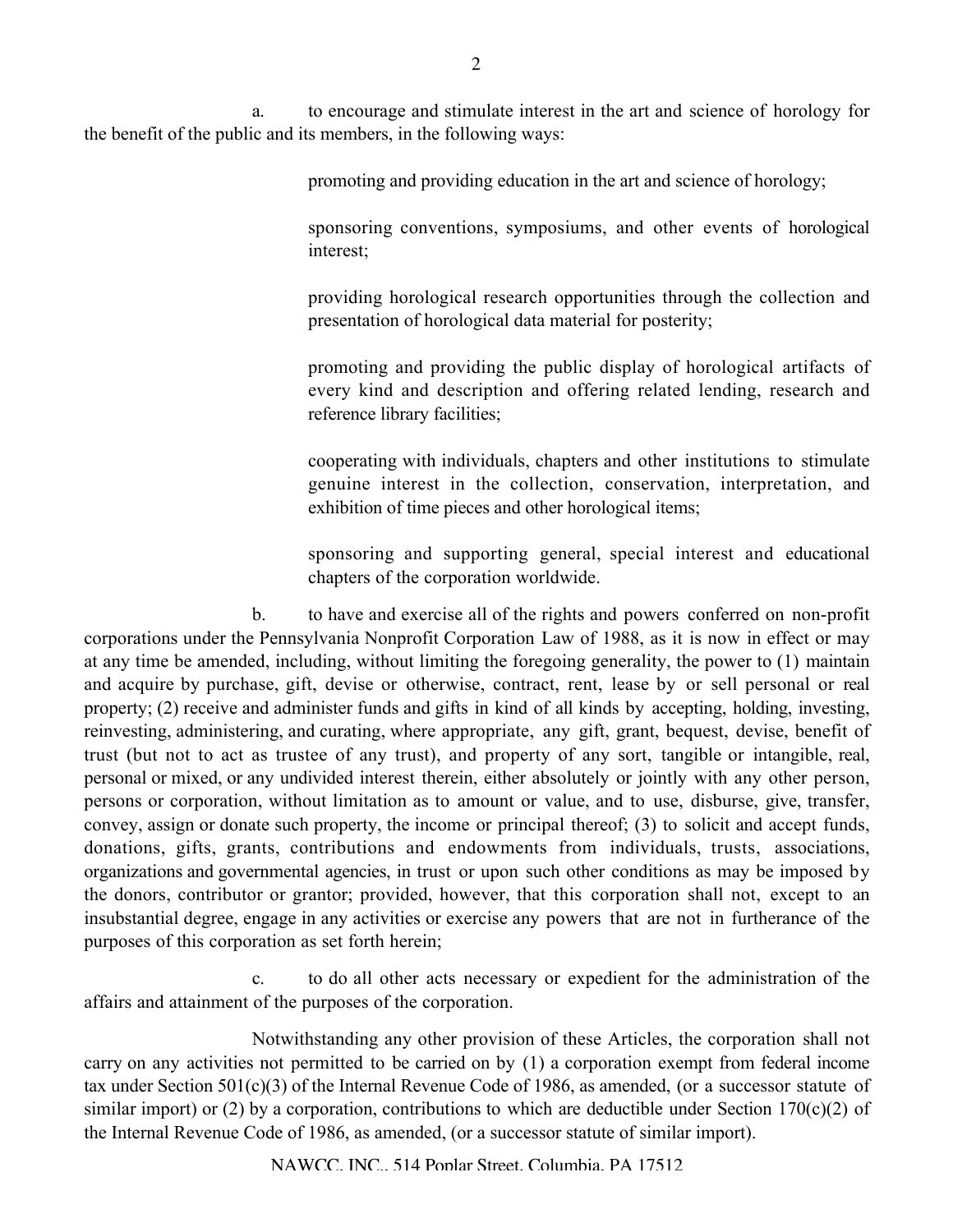No part of the net earnings of the corporation shall inure to the benefit of or be distributable to its incorporators, directors, officers or other private persons, except that the corporation shall be authorized and empowered to pay reasonable compensation for service rendered and to make payments and distributions in furtherance of its purposes as set forth in these Articles. No substantial part of the activities of the corporation shall be the carrying on of propaganda, or otherwise attempting to influence legislation, and the corporation shall not participate in, or intervene in (by the publication or distribution of statements or otherwise) any political campaign on behalf of any candidate for public office.

If in the event this corporation is in any one year a "private foundation" as defined by Section 509(a) of the Internal Revenue Code of 1954 (or a successor statute of similar import) it shall be required to distribute its income for such taxable year at such time and in such manner as not to subject the foundation to taxation under Section 4942 if the Internal Revenue Code of 1954 (or a successor statute of similar import); and further shall be prohibited from: any act of "selfdealing" as defined in Section 4941(d) of the Internal Revenue Code of 1954 (or a successor statute of similar import); from retaining any "excess business holdings" as defined in Section 4943(c) of the Internal Revenue Code of 1954 (or a successor statute of similar import); from making any investments in such manner as to subject the foundation to taxation under Section 4944 of the Internal Revenue Code of 1954 (or a successor statute of similar import).

No gift or grant will be accepted if it contains major conditions, which would restrict or violate any of the educational purposes of the corporation or if it would require serving a private as opposed to a public interest.

Upon the dissolution of the corporation, the Board of the corporation shall, after paying or making provisions for payment of all liabilities of the corporation, dispose of all of the assets of the corporation exclusively for the purpose of the organization in such manner, or to such organization or organizations organized and operated exclusively for charitable or educational purposes, as shall at the time qualify as an exempt organization or organizations under Section  $501(c)(3)$  of the Internal Revenue Code of 1986, as amended, (or a successor statute of similar import), as the Board shall determine.

## Article 6. Board of Directors/Officers.

The corporation shall be governed by a Board of Directors. Upon the filing of these Amended and Restated Articles of Incorporation, the Board of Directors shall be the Interim Board of Directors as provided in Section 8 of the Plan and Agreement of Merger and the Board of Directors Transition Plan which is attached as Exhibit "J" thereto. The Interim Board of Directors shall be the Board of Directors until implementation of the selection of a new Board of Directors at the corporation's National Convention in June 2005. Thereafter the Board of Directors shall be composed of seven (7) Directors elected by the Members, and five (5) Directors appointed by the Board. There shall also be two (2) Ex-Officio non-voting members of the Board, being the Executive Director and Legal Counsel. All of the positions on the Board of Directors, whether elected, appointed or ex-officio, shall have such powers, duties and authority and shall be subject to such requirements and procedures, as may be established in the Amended By-Laws and Standing Rules of the corporation.